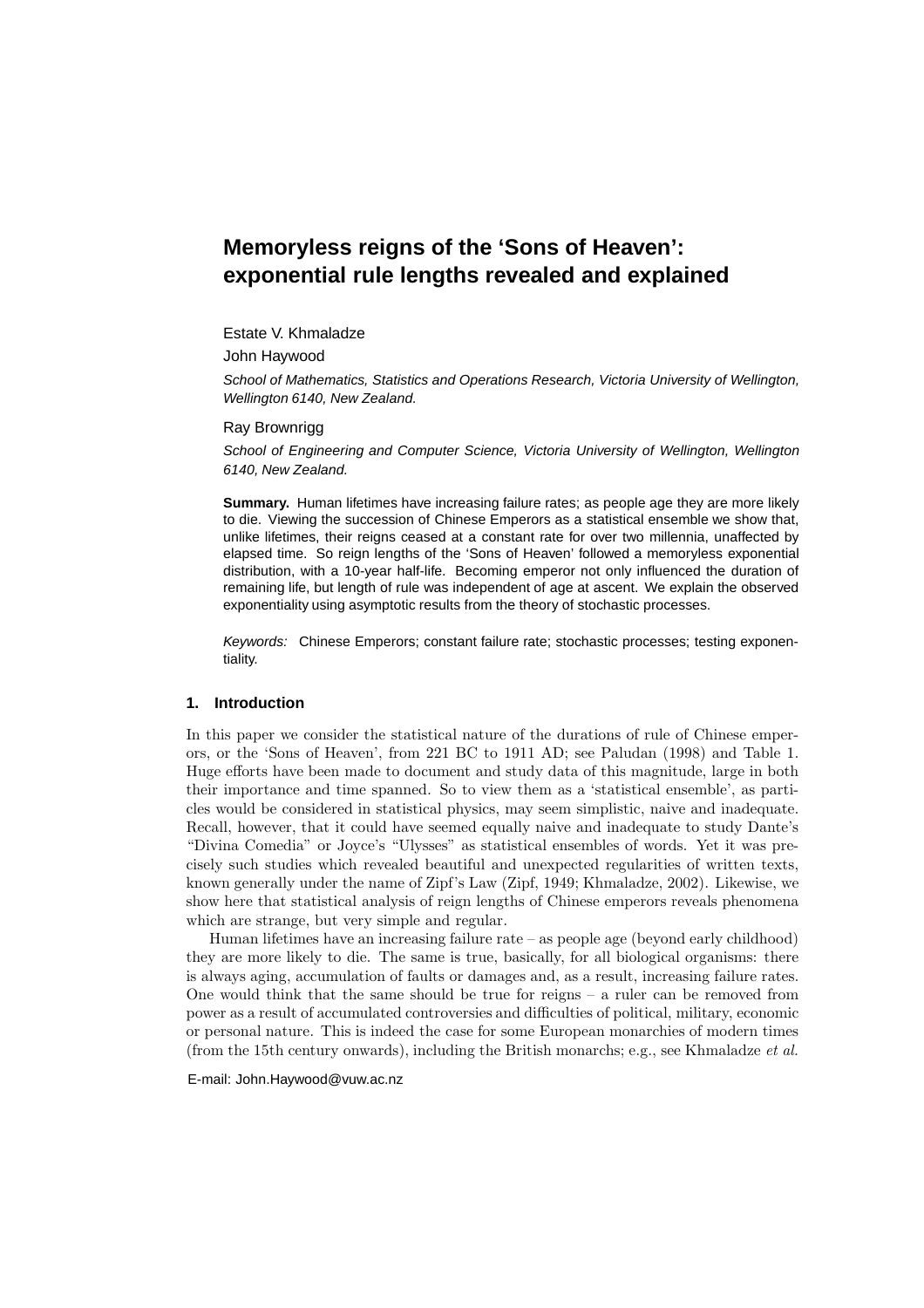(2007). However, for Chinese emperors it turns out to be completely untrue. Durations of their reign seem in extremely good agreement with an exponential distribution and, hence, have a constant failure rate (Barlow and Proschan, 1975). This implies that any reign would stop as if completely at random, without predictable historical influences and with no 'aging' or accumulation of damages.

Hence, surprisingly, the successions of emperors form one long time-homogeneous Poisson process (Daley and Vere-Jones, 2003), no different in its probabilistic nature to, say, the radioactive emission of  $\alpha$  particles first demonstrated by Rutherford a century ago (Rutherford *et al.*, 1910) or the times between non-aftershock earthquakes (Gardner and Knopoff, 1974). The 'half-life' of a Chinese emperors' reign was  $10 \pm 1.1$  years (estimated median reign  $\pm$  s.e.).

In more detail, our statistical analysis reveals the following: ascent to the imperial throne changed the life of an emperor, which no longer followed the usual mechanisms of remaining life (Gerber, 1997); duration of rule, viewed as a random variable, becomes independent of the age at ascent  $-$  it is not true, for example, that young emperors ruled for longer; the durations of rule followed the same 'memoryless' exponential distribution, with the same parameter (or failure rate) for more than 21 centuries.

Earlier we observed the same phenomena for Roman emperors (Khmaladze *et al.*, 2007), but initially thought such instability of supreme rule was a statistical manifestation of the 'decline and fall' of the Roman Empire. Imperial China was investigated as a possible counter-example, but instead we have confirmed such occurrences were more widespread. Hence we must conclude even very stable and civilized societies do not require nor imply the stability of any particular ruler. If it is said that bureaucracy ruled China, it did so in a surprisingly consistent and time-homogeneous way.

## **2. Testing exponentiality**

To verify statistically any important hypothesis on data of this magnitude requires appropriate statistical methodology; we used two groups of tests. First we used goodness of fit tests, of a relatively novel form, to verify that the collection of durations of reign agrees with the exponential distribution well. Secondly directed tests were used, to verify that these durations and the ages of ascent are indeed statistically independent random variables. It was also necessary to make small preliminary adjustments (described below) of the data.

The goodness of fit tests we employed were formed using a transformation of the parametric (or estimated) empirical process (Khmaladze, 1981), following the approach for exponentiality detailed recently (Haywood and Khmaladze, 2008). Briefly, for reign length x and a hypothesised exponential distribution  $F(x) = 1 - \exp(-\lambda x)$  with estimated parameter  $\hat{\lambda}$ , we centred the empirical distribution function of the reign lengths of n emperors,  $F_n(x)$ , not by  $1 - \exp(-\hat{\lambda}x)$  but using the so called compensator  $K(x, F_n, \hat{\lambda})$  (Jacod and Shiryaev, 2003). The resulting empirical process,

$$
w_n(x) = \sqrt{n} \left\{ F_n(x) - K(x, F_n, \hat{\lambda}) \right\}
$$

converges in distribution to Brownian motion  $w(x)$  with  $E\{w^2(x)\} = F(x)$ . We made our inference on the basis of a two-sided Kolmogorov-Smirnov statistic and an omega-square statistic, evaluated respectively using the limiting distributions (Feller, 1971; Martynov,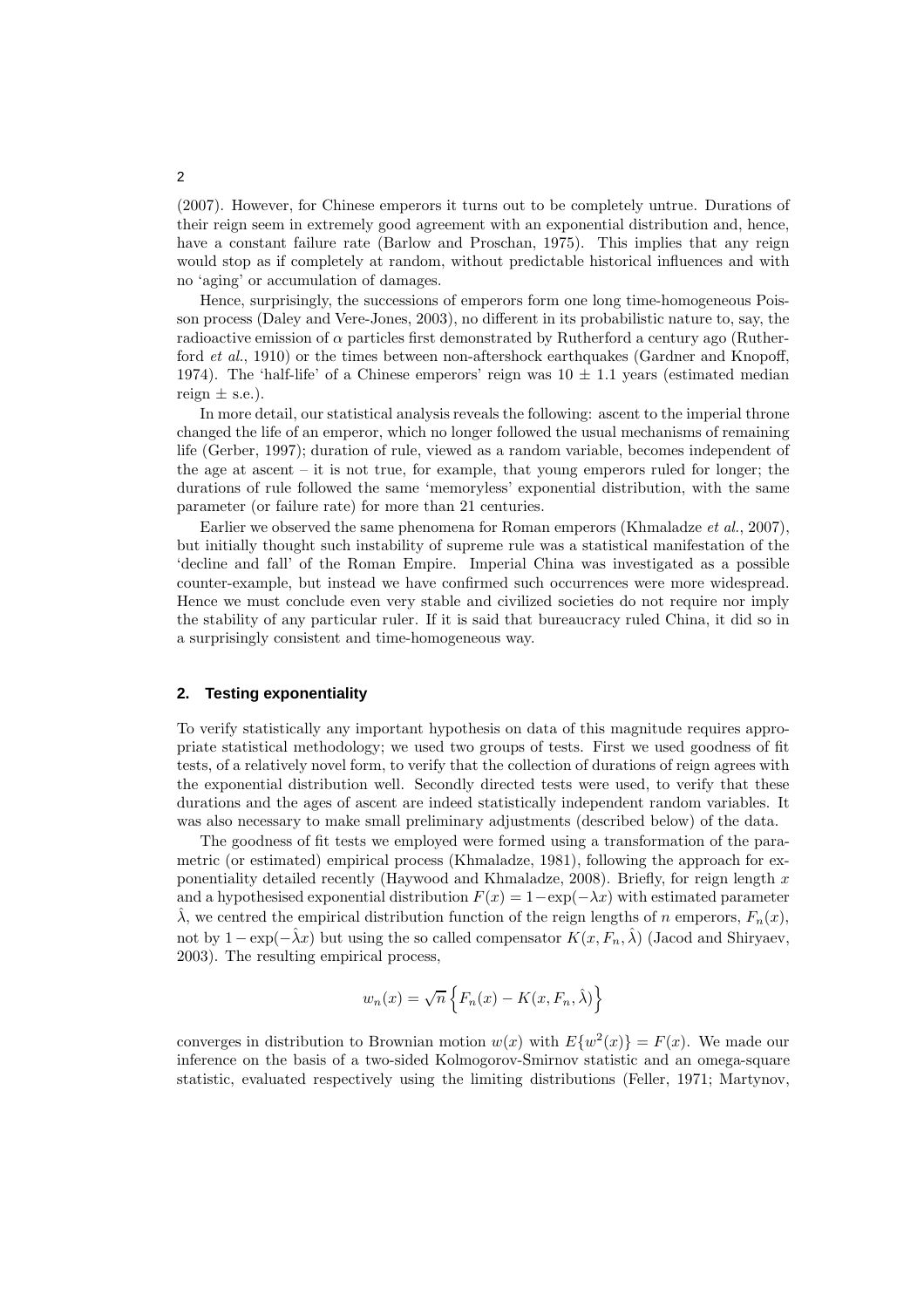1977) of

$$
\sup_x |w_n(x)| \quad \text{and} \quad \int_0^\infty w_n^2(x) dF(x).
$$

sup

Recently it was shown that the process  $w_n$  converges to its limit quickly and the limit distributions can be confidently used for sample sizes of 50 or bigger (Haywood and Khmaladze, 2008); our sample size is  $n = 161$ . It has also been shown that tests based on similar processes have relatively good power; e.g., Nikitin (1995). However, the power considerations became almost immaterial here because the agreement with exponentiality turns out to be exceptionally good. For the two-sided Kolmogorov-Smirnov statistic  $P = 0.74$  and for the omega-square statistic  $P = 0.66$ ; that is, the statistics are almost perfect exemplars of where they should be under the hypothesis of exponential lengths of rule (see Fig. 1).



**Fig. 1.** Empirical distribution function of reign lengths of all  $(n = 161)$  Chinese emperors (solid step function) with corresponding exponential approximation (dashed line) and compensator (solid line with asterisks). The reign 'half-life' (the median reign length) was estimated as  $10 \pm 1.1$  years (estimate  $\pm$  s.e.), emphasized by the intersecting straight lines.

Next a group of tests was used specifically to verify or reject the following alternative explanation: for humans of age 30-40 years and above, the distribution function of their remaining life has a concave form  $-e.g.,$  see Khmaladze *et al.* (2007) – as does the exponential distribution function. Hence, the mixture of such remaining life distribution functions over these ages will also have a concave shape. Therefore, the question arises whether the agreement of the empirical distribution function of durations of reign with the exponential distribution is not simply an illusion and whether the durations of reign do not simply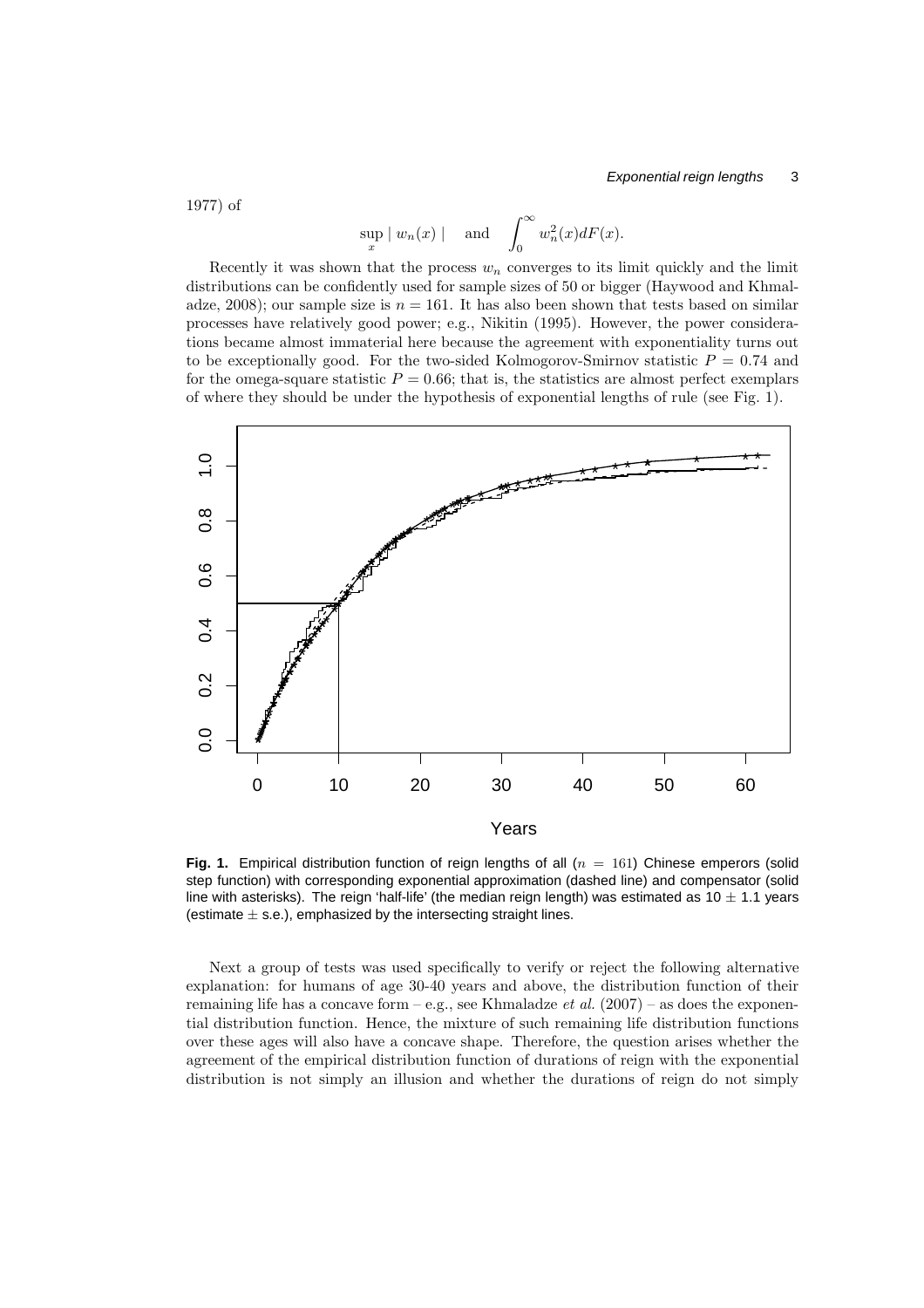follow the distribution of remaining life. This, however, can be tested specifically if we involve in our analysis not only the durations of reign but also the ages at ascent. Indeed, if the latter, simpler, explanation were true, it must have been that older emperors ruled for shorter times than younger ones.

The age of ascent is known for a large subset of the emperors  $(n = 131, \text{ Table 1})$ , and we used two statistical tests. For the first of these tests we used Spearman's rank correlation coefficient  $r<sub>s</sub>$  to check the hypothesis that age at ascent and reign length are uncorrelated against the alternative of a negative correlation. Indeed, the data shows no correlation:  $r_s = -0.04$ ,  $P = 0.33$ ; visually there is a wide spread of reign lengths at all ages of ascent (Fig. 2). Our second test checked the hypothesis of equality of the distribution functions of lengths of rule for young and old Chinese emperors: the emperors were divided into two groups by the median age at ascent of 24 years and empirical distribution functions of their rule lengths were compared using the classical two-sample Kolmogorov-Smirnov statistic (Conover, 1999). The resulting P value was again high  $(P = 0.51; Fig. 3)$ . So there is considerable evidence in the data that there is no association between the age at ascent and the duration of rule and, therefore, those durations do not behave as merely durations of the remaining lives.



**Fig. 2.** Reign length by age at ascent for  $n = 131$  Chinese emperors (those with known age at ascent). None of these emperors lived beyond 87 years and three were over 60 when their reigns began. However, two of those three reigned for 15 years, which exceeds the average reign of 13 years and two months.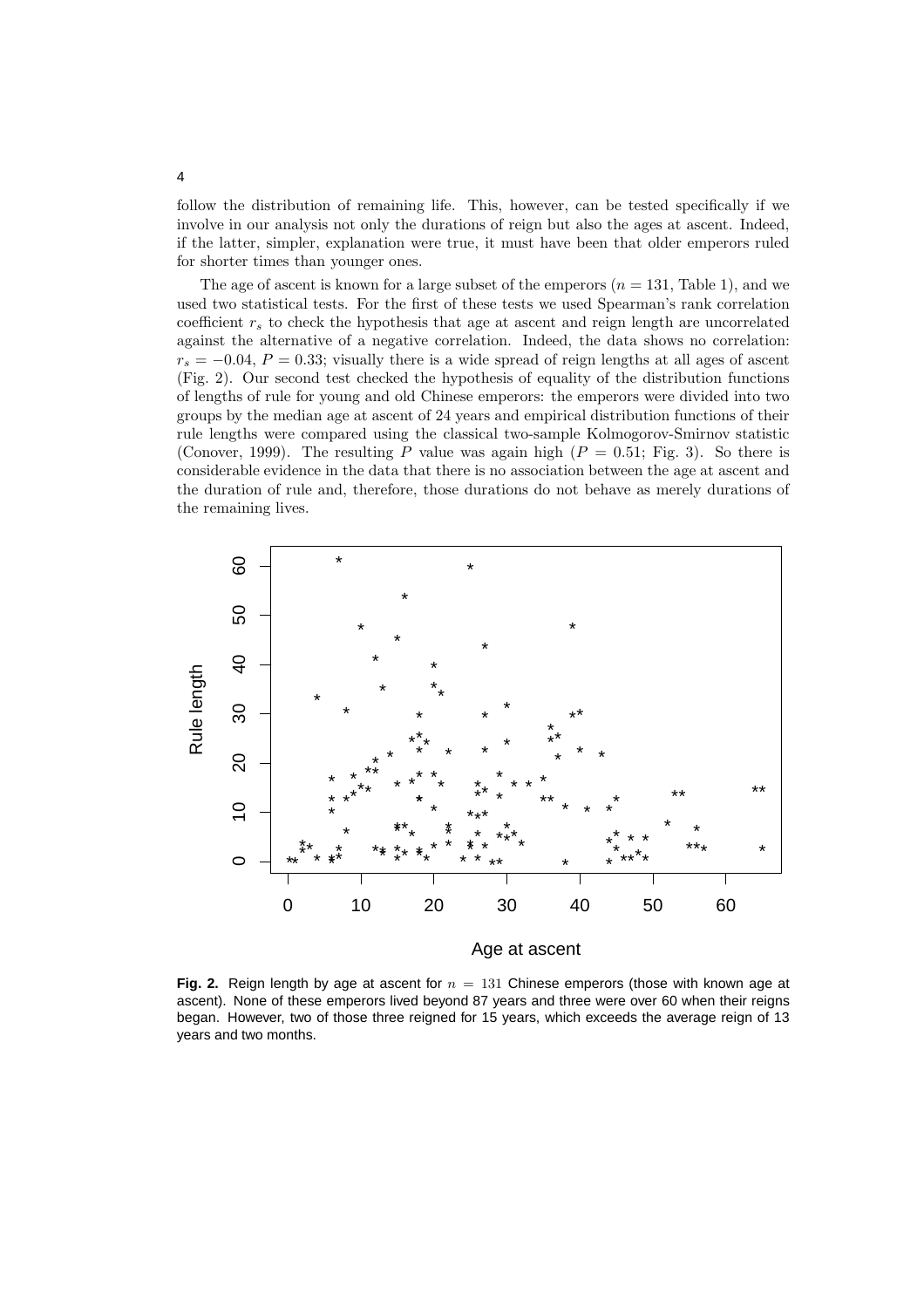

**Fig. 3.** Comparison of empirical distribution functions of reign lengths for 'young' (dashed line) and 'old' Chinese emperors ( $n = 131$ ); division into age groups by median age at ascent (24 years). It is clear these empirical distributions could come from the same underlying distribution.

#### 2.1. Minor adjustments to reign lengths

The data on reign lengths of Chinese emperors were for those emperors whose rule over China is officially recognised (Paludan, 1998), rather than including all contemporaneous reigns over sub-regions; e.g., see Encyclopaedia Britannica (2002). Paludan (1998) presented the year of ascent and death (or overthrow or abdication) of each officially recognised emperor, from 221 BC to 1911 AD. However, in 14 cases ascent and end-of-reign occurred in the same year, so a simple subtraction of the two values would produce a reign of length zero (see Table 1). Further, while the elapsed time spanned by the data is 2132 years, the sum of reign lengths (end year minus start year for each reign) totals only 2051 years. There were some interregnum periods, but these were generally fairly short and certainly insufficient to explain the discrepancy of 81 years. Hence prior to analysis, some adjustments were necessary to give more accurate reign lengths.

In Table 1 several reign length values do not match the difference between the ascent and reign-end dates, since a more exact reign length was used directly from the source text (Paludan, 1998). For example, "The first reign of Li Zhe, the emperor Zhongzong, lasted for just six weeks in 684" (p. 97). Other than such exact figures, we adjusted the dates as follows, so that the total of the reign lengths was much closer to the time spanned by those reigns. Any reign not sharing a particular year with the preceding or succeeding reign was allocated that whole year. If a particular year was split between two or more reigns it was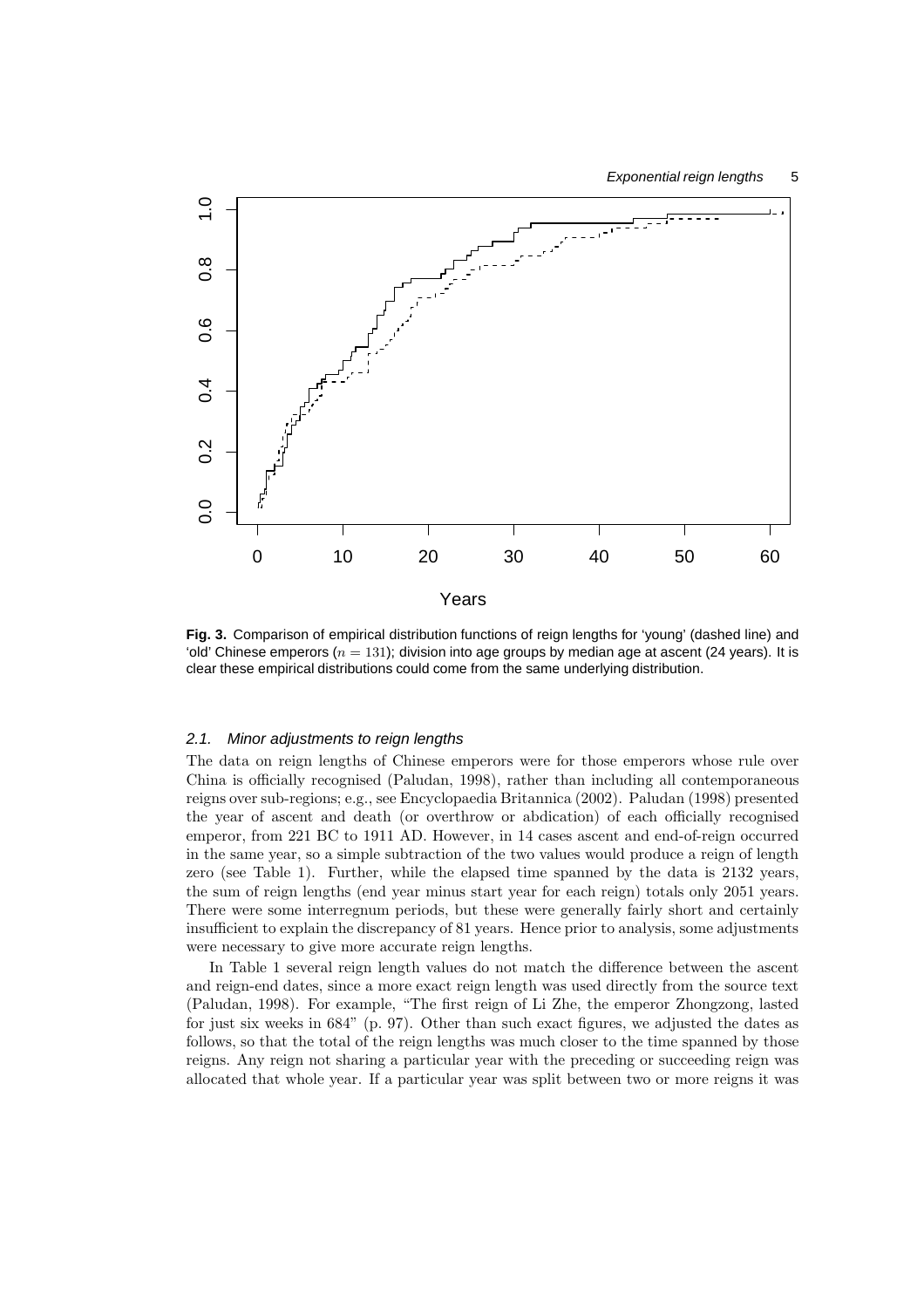allocated between them equally, except for those reigns known accurately, where the exact length of time was used. Some of the shorter interregnum periods are specified accurately too (Paludan, 1998), so these were taken into account when making the adjustments. This gave much improved agreement between the elapsed time and the total sum of the reigns (2126.4 years).

#### **3. Exponentiality explained**

The fact that the consecutive rule times of Chinese emperors, statistically speaking, form a simple time-homogeneous Poisson process, no matter how thoroughly tested, may be hard to accept unless one obtains a general probabilistic explanation for it. We believe such an explanation can be found within the theory of stationary processes.

One can think about the stresses and challenges on the position of an emperor as a stationary random process. We assume that in their exalted position, emperors, unlike common people, had the ability to overcome and remain unaffected by most of these challenges. Only exceptionally high challenges could lead to the replacement of the emperor. However, in the theory of stationary random processes it is known that the times between exceedances of a high level are independent exponential random variables and thus form a time-homogeneous Poisson process (Cram´er and Leadbetter, 1967). Two circumstances will prevent the application of the same reasoning to people in more common states of life. First, the process of stresses on more ordinary positions is much less intensive and second, even moderate and weak stresses incur some damages and lives stop not only as the result of a one time high stress but as the result of the accumulation of such damages – the process of aging takes place.

So donning the mantle of 'Son of Heaven' was indeed a life-changing phase transition. In particular, the distribution of the duration of remaining life was altered, such that reign lengths did not age in the way human lifetimes do. Instead they followed a simple stochastic mechanism, integral to many processes studied in the natural and physical sciences.

|                                    | Born   | Ascent | Reign<br>end | Died   | Reign<br>length | Ascent<br>age | Adjusted<br>reign |
|------------------------------------|--------|--------|--------------|--------|-----------------|---------------|-------------------|
| Name                               | (year) | (year) | (year)       | (year) | (years)         | (years)       | (years)           |
| $\overline{\text{Qin}}$ Shihuangdi | $-259$ | $-221$ | $-210$       | $-210$ | 11              | 38            | 11.5              |
| Er Shi                             | $-230$ | $-210$ | $-207$       | $-207$ | 3               | 20            | 3.44              |
| Gaodi                              | $-247$ | $-206$ | $-195$       | $-195$ | 11              | 41            | 10.94             |
| Huidi                              | $-210$ | $-195$ | $-188$       | $-188$ | 7               | 15            | 7.5               |
| Wendi                              | $-202$ | $-180$ | $-157$       | $-157$ | 23              | 22            | 22.5              |
| Jingdi                             | $-188$ | $-157$ | $-141$       | $-141$ | 16              | 31            | 16                |
| Wudi                               | $-157$ | $-141$ | $-87$        | $-87$  | 54              | 16            | 54                |
| Zhaodi                             | $-95$  | $-87$  | $-74$        | $-74$  | 13              | 8             | 12.96             |
| Xuandi                             | -91    | -74    | $-49$        | $-49$  | 25              | 17            | 24.96             |
| Yuandi                             | $-75$  | -49    | $-33$        | $-33$  | 16              | 26            | 16                |
| Chengdi                            | $-51$  | $-33$  | -7           | $-7$   | 26              | 18            | 26                |
|                                    |        |        |              |        |                 |               | continued         |

Table 1: Chronology of Chinese emperors, 221 BC to 1911 AD. The last column shows minor adjustments to reign length, described in the text.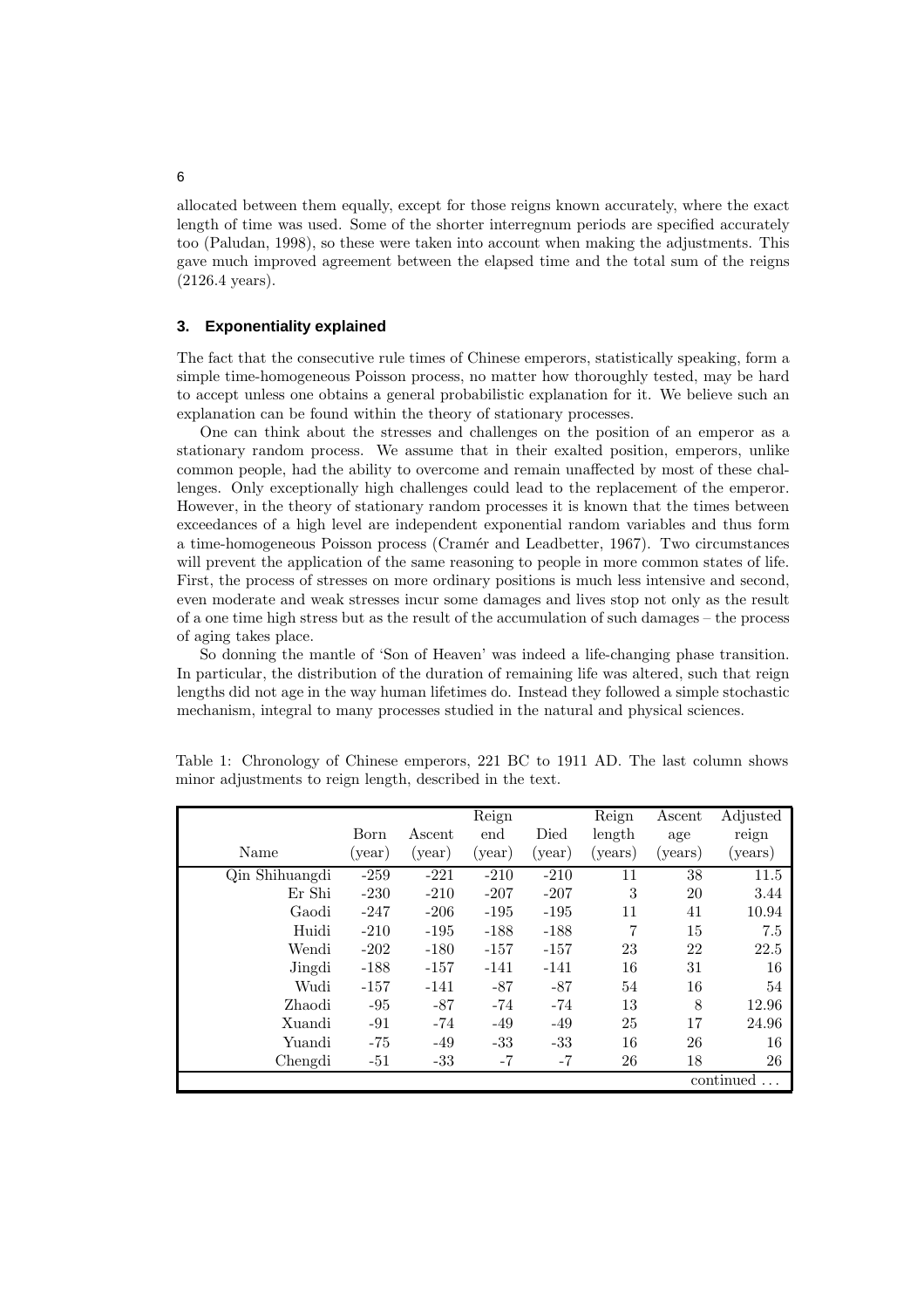# Exponential reign lengths 7

|                    |               |                  | Reign          |                | Reign                     | Ascent           | Adjusted             |
|--------------------|---------------|------------------|----------------|----------------|---------------------------|------------------|----------------------|
|                    | Born          | Ascent           | end            | Died           | length                    | age              | reign                |
| Name               | (year)        | (year)           | (year)         | (year)         | (years)                   | (years)          | (years)              |
| Aidi               | $-26$         | -7               | $-1$           | $-1$           | $\overline{6}$            | 17               | 6                    |
| Pingdi             | $-9$          | $-1$             | $\,6$          | $\,6$          | $\overline{7}$            | $8\,$            | $6.5\,$              |
| Ruzi               | $\bf 5$       | $\overline{7}$   | $\overline{9}$ | 25             | $\overline{2}$            | $\overline{2}$   | $2.5\,$              |
| Wang Mang          | $-45$         | $\boldsymbol{9}$ | 23             | 23             | 14                        | 54               | 14                   |
| Guang Wudi         | $-5$          | 25               | $57\,$         | $57\,$         | 32                        | $30\,$           | 32                   |
| Mingdi             | 28            | 57               | $75\,$         | 75             | 18                        | 29               | 18                   |
| Zhangdi            | $57\,$        | 75               | 88             | 88             | 13                        | 18               | 13                   |
| Hedi               | 79            | 88               | 106            | 106            | 18                        | $\boldsymbol{9}$ | 17.62                |
| Shangdi<br>Andi    | 105<br>94     | 106<br>106       | 106<br>$125\,$ | 106<br>125     | 0.58<br>19                | $0.25\,$<br>12   | 0.58<br>18.67        |
| Shundi             | 115           | $125\,$          | 144            | 144            | 19                        | 11               | 18.79                |
| Chongdi            | 143           | 144              | 145            | 145            | 0.42                      | $\,1\,$          | 0.42                 |
| Zhidi              | 138           | 145              | 146            | 146            | 1.33                      | $\overline{7}$   | 1.33                 |
| Huandi             | 132           | 146              | 168            | 168            | 22                        | 14               | 22                   |
| Lingdi             | 156           | 168              | 189            | 189            | 21                        | 12               | 20.83                |
| Xiandi             | 181           | 189              | $220\,$        | 234            | 31                        | $8\,$            | 30.83                |
| Wendi              | NA            | $220\,$          | $226\,$        | $226\,$        | $\,6\,$                   | NA               | $6.5\,$              |
| Mingdi             | NA            | 227              | 239            | $239\,$        | 12                        | NA               | 13                   |
| Shaodi             | NA            | 240              | $253\,$        | $\sqrt{274}$   | $13\,$                    | NA               | 14                   |
| Gao Gui Xiang Gong | NA            | 254              | 260            | 260            | $\,6$                     | NA               | $6.5\,$              |
| Yuandi             | $\mathrm{NA}$ | 260              | 264            | $303\,$        | $\overline{4}$            | NA               | 4.5                  |
| Wudi               | $\mathrm{NA}$ | 265              | $289\,$        | $\,289$        | 24                        | NA               | $25\,$               |
| Huidi              | NA            | 290              | 306            | 306            | 16                        | NA               | $17\,$               |
| Huaidi             | $\mathrm{NA}$ | 307              | 312            | $312\,$        | $\bf 5$                   | NA               | $\,6$                |
| Mindi              | $\mathrm{NA}$ | 313              | 316            | 316            | $\overline{3}$            | NA               | $\overline{4}$       |
| Yuandi             | NA            | 317              | $322\,$        | $322\,$        | $\bf 5$<br>$\overline{2}$ | NA               | $\,6$                |
| Mingdi             | NA<br>NA      | 323<br>326       | $325\,$<br>342 | $325\,$<br>342 | 16                        | NA<br>NA         | 3                    |
| Chengdi<br>Kangdi  | NA            | 343              | 344            | 344            | $\mathbf{1}$              | NA               | 17<br>$\overline{2}$ |
| Mudi               | NA            | 345              | 361            | 361            | 16                        | NA               | 17                   |
| Aidi               | NA            | 362              | 365            | 365            | $\sqrt{3}$                | NA               | 4                    |
| Hai Xi Gong        | NA            | 366              | 370            | 370            | $\overline{4}$            | NA               | $\bf 5$              |
| Jian Wendi         | NA            | 371              | 372            | 372            | $\mathbf 1$               | NA               | $\overline{2}$       |
| Xiao Wudi          | NA            | 373              | 396            | 396            | 23                        | NA               | 24                   |
| Andi               | NA            | $397\,$          | 418            | 418            | 21                        | NA               | $22\,$               |
| Gongdi             | NA            | 419              | 419            | 419            | $\boldsymbol{0}$          | NA               | 1                    |
| Wudi               | 355           | 420              | 422            | 422            | $\overline{2}$            | 65               | 3                    |
| Ying Yang Wang     | 404           | 423              | 423            | 424            | $\boldsymbol{0}$          | $19\,$           | 1                    |
| Wendi              | 406           | 424              | 453            | 453            | $\,29$                    | $18\,$           | $30\,$               |
| Xiao Wudi          | 448           | 454              | 464            | 464            | $10\,$                    | $\,6\,$          | 10.5                 |
| Mingdi             | 449           | 465              | 472            | 472            | $\!\!7$                   | $16\,$           | $7.5\,$              |
| Cang Wu Wang       | 471           | 473              | 476            | 477            | 3                         | $\overline{2}$   | $\overline{4}$       |
| Shundi             | 464           | 477              | 479            | 479            | $\overline{2}$            | 13               | 2.5                  |
|                    |               |                  |                |                |                           |                  | continued            |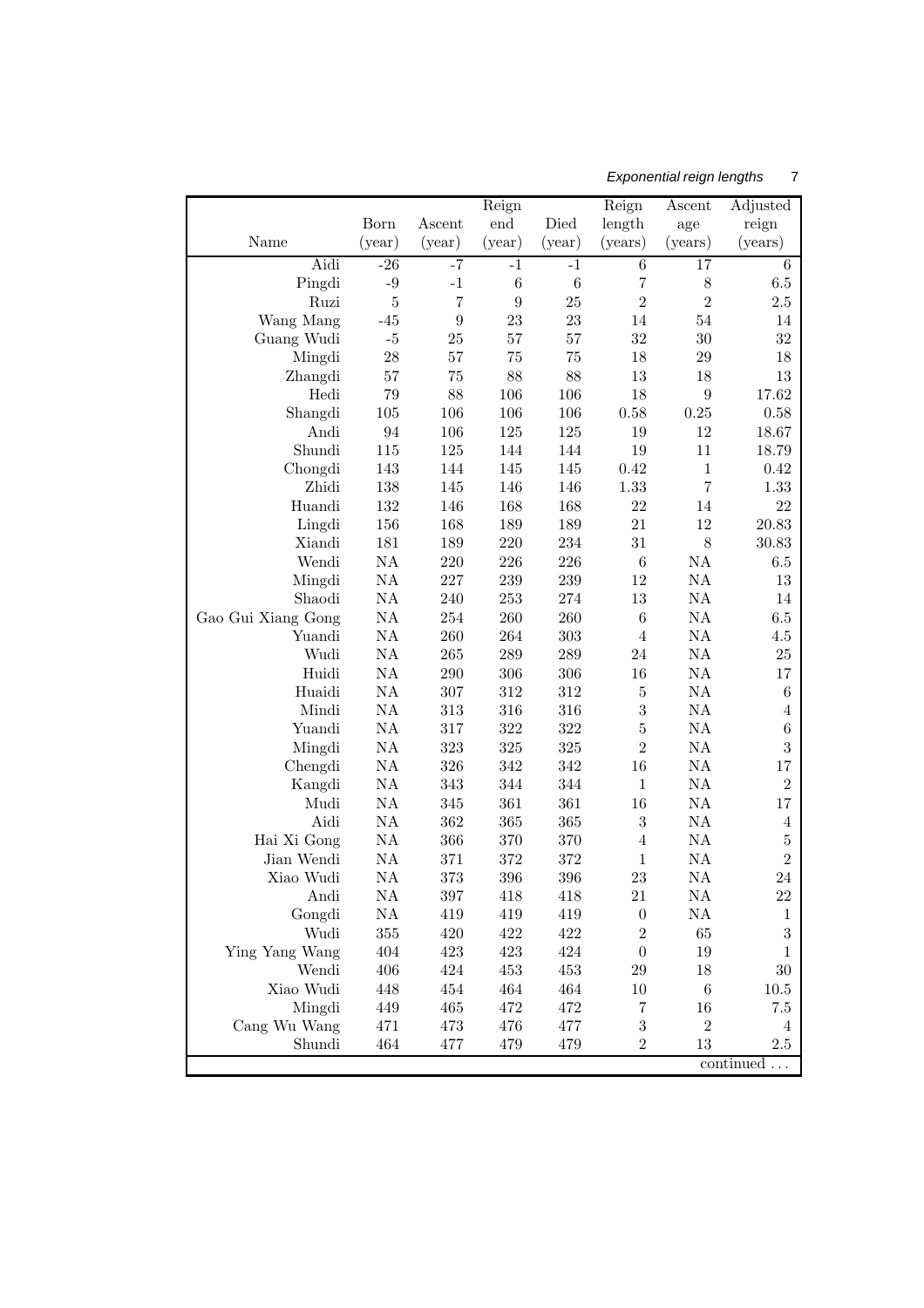|                 |            |            | Reign              |            | Reign            | Ascent          | Adjusted         |
|-----------------|------------|------------|--------------------|------------|------------------|-----------------|------------------|
|                 | Born       | Ascent     | end                | Died       | length           | age             | reign            |
| Name            | (year)     | (year)     | (year)             | (year)     | (years)          | (years)         | (years)          |
| Gaodi           | 423        | 479        | 482                | 482        | $\overline{3}$   | $\overline{56}$ | $\overline{3.5}$ |
| Wudi            | 439        | $\!483$    | 493                | 493        | $10\,$           | 44              | 11               |
| Mingdi          | 447        | 494        | 498                | 498        | $\overline{4}$   | 47              | $\bf 5$          |
| Dong Hunhou     | 481        | 499        | 500                | 501        | $1\,$            | 18              | $\overline{2}$   |
| Hedi            | 486        | 501        | 501                | 501        | $\boldsymbol{0}$ | 15              | $\mathbf{1}$     |
| Wudi            | 463        | 502        | 549                | 549        | 47               | $39\,$          | $48\,$           |
| Jian Wendi      | 501        | 550        | 550                | 550        | $\boldsymbol{0}$ | 49              | 1                |
| Yu Zhang Wang   | 505        | 551        | 551                | 551        | $\boldsymbol{0}$ | 46              | $\mathbf{1}$     |
| Yuandi          | 507        | 552        | 554                | 554        | $\overline{2}$   | 45              | $\sqrt{3}$       |
| Jingdi          | 542        | 555        | 556                | 558        | $\,1\,$          | 13              | $\overline{2}$   |
| Wudi            | 500        | 557        | 559                | 559        | $\overline{2}$   | 57              | 3                |
| Wendi           | 504        | 560        | 566                | 566        | $\,6$            | 56              | $\overline{7}$   |
| Lin Hai Wang    | 551        | 567        | 568                | 570        | $1\,$            | 16              | $\overline{2}$   |
| Xuandi          | 516        | 569        | 582                | 582        | 13               | 53              | 14               |
| Hou Zhu         | 552        | 583        | 589                | 589        | $\,6\,$          | 31              | $\,6\,$          |
| Wendi           | 541<br>569 | 581        | 604                | 604<br>617 | 23<br>13         | 40<br>35        | 23               |
| Yangdi          | 611        | 604<br>617 | 617<br>618         | 618        | $\mathbf{1}$     | $\,6\,$         | $13\,$<br>1      |
| Gongdi<br>Gaozu | 566        | 618        | 626                | 635        | $8\,$            | 52              | $8\,$            |
| Taizong         | 599        | 626        | 649                | 649        | 23               | 27              | 23               |
| Gaozong         | 628        | 649        | 683                | 683        | 34               | 21              | $34.5\,$         |
| Zhongzong       | 656        | 684        | 684                | 710        | 0.12             | 28              | 0.12             |
| Ruizong         | 662        | 684        | 690                | 716        | $\,6\,$          | 22              | 6.38             |
| Wu Zetian       | 625        | 690        | 705                | 705        | 15               | 65              | 15               |
| Zhongzong       | 656        | 705        | 710                | 710        | $\bf 5$          | 49              | $\bf 5$          |
| Ruizong         | 662        | 710        | 712                | 716        | $\overline{2}$   | 48              | $\overline{2}$   |
| Xuanzong        | 685        | 712        | 756                | 762        | 44               | 27              | 44               |
| Suzong          | 711        | 756        | 762                | 762        | $\,6\,$          | 45              | $\,6$            |
| Daizong         | 727        | 762        | 779                | 779        | 17               | 35              | 17               |
| Dezong          | 742        | 779        | 805                | 805        | 26               | 37              | 25.83            |
| Shunzong        | 761        | 805        | 805                | 806        | $\boldsymbol{0}$ | 44              | 0.33             |
| Xianzong        | 778        | 805        | 820                | 820        | 15               | 27              | 14.83            |
| Muzong          | 795        | 820        | 824                | 824        | $\overline{4}$   | 25              | 4                |
| Jingzong        | 809        | 824        | 827                | 827        | 3                | 15              | 3                |
| Wenzong         | 809        | 827        | 840                | 840        | $13\,$           | 18              | $13\,$           |
| Wuzong          | 814        | 840        | 846                | 846        | $\,6\,$          | ${\bf 26}$      | $\,6\,$          |
| Xuanzong        | $810\,$    | 846        | 859                | 859        | $13\,$           | $36\,$          | $13\,$           |
| Yizong          | $833\,$    | 859        | $873\,$            | 873        | $14\,$           | ${\bf 26}$      | 14               |
| Xizong          | $862\,$    | 873        | 888                | 888        | 15               | 11              | $15\,$           |
| Zhaozong        | 867        | 888        | 904                | 904        | $16\,$           | 21              | 16               |
| Aidi            | $892\,$    | 904        | 907                | 908        | $\sqrt{3}$       | $12\,$          | $\boldsymbol{3}$ |
| Taizu           | $852\,$    | 907        | $\boldsymbol{910}$ | 910        | $\sqrt{3}$       | $55\,$          | $3.5\,$          |
| Modi            | NA         | 911        | 923                | 923        | 12               | NA              | $12.5\,$         |
|                 |            |            |                    |            |                  |                 | continued        |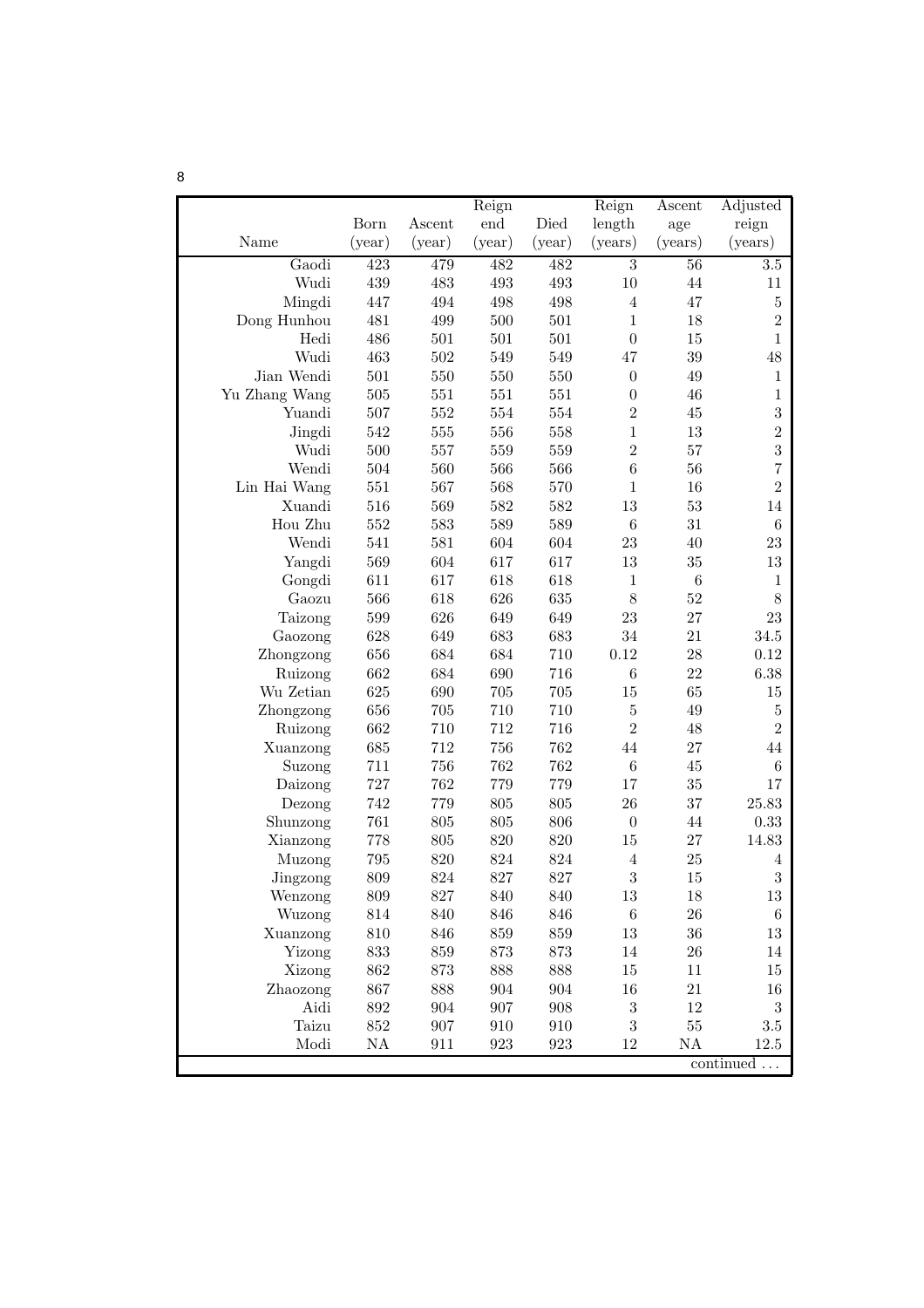# Exponential reign lengths 9

|                     |               |              | Reign        |                    | Reign                              | Ascent              | Adjusted                           |
|---------------------|---------------|--------------|--------------|--------------------|------------------------------------|---------------------|------------------------------------|
|                     | Born          | Ascent       | end          | Died               | length                             | age                 | reign                              |
| Name                | (year)        | (year)       | (year)       | (year)             | (years)                            | (years)             | (years)                            |
| Zhuangzong          | NA            | 923          | 926          | 926                | $\overline{3}$                     | ΝA                  | $\overline{3}$                     |
| Mingzong            | $\mathrm{NA}$ | 926          | 934          | 934                | 8                                  | NA                  | $8\,$                              |
| Feidi               | $\mathrm{NA}$ | 934          | 935          | $\boldsymbol{935}$ | $\mathbf{1}$                       | NA                  | 1.5                                |
| Gaozu               | $\mathrm{NA}$ | 936          | 944          | 944                | 8                                  | NA                  | $\!\!\!\!\!8.5$                    |
| Chudi               | $\mathrm{NA}$ | 944          | 947          | 947                | $\sqrt{3}$                         | NA                  | $\sqrt{3}$                         |
| Gaozu               | $\mathrm{NA}$ | 947          | 948          | 948                | $\mathbf{1}$                       | NA                  | 1                                  |
| Yindi               | $\mathrm{NA}$ | 948          | 951          | 951                | $\sqrt{3}$                         | NA                  | $\sqrt{3}$                         |
| Taizu               | $\mathrm{NA}$ | 951          | 954          | 954                | $\sqrt{3}$                         | NA                  | $\sqrt{3}$                         |
| Shizong             | $\mathrm{NA}$ | 954          | 960          | 960                | $\boldsymbol{6}$                   | NA                  | $\,6$                              |
| Taizu               | 927           | 960          | 976          | 976                | 16                                 | 33                  | 16                                 |
| Taizong             | 939           | 976          | 997          | 997                | 21                                 | 37                  | 21.5                               |
| Zhenzong            | 968           | 998          | 1022         | 1022               | 24                                 | 30                  | $24.5\,$                           |
| Renzong             | 1010          | 1022         | 1063         | 1063               | 41                                 | 12                  | $41.5\,$                           |
| Yingzong            | 1032          | 1064         | 1067         | 1067               | $\sqrt{3}$                         | 32                  | $\overline{4}$                     |
| Shenzong            | 1048          | 1068         | 1085         | 1085               | 17                                 | $20\,$              | $18\,$                             |
| Zhezong             | 1076          | 1086         | 1101         | 1101               | 15                                 | 10                  | $15.5\,$                           |
| Huizong             | 1082          | 1101         | 1125         | 1135               | 24                                 | 19                  | $24.5\,$                           |
| Qinzong             | 1100          | 1126         | 1126         | 1156               | $\boldsymbol{0}$                   | 26                  | 1                                  |
| Gaozong             | 1107          | 1127         | 1162         | 1187               | $35\,$                             | $20\,$              | $36\,$                             |
| Xiaozong            | 1127          | 1163         | 1190         | 1194               | 27                                 | 36                  | $27.5\,$                           |
| Guangzong           | 1146          | 1190         | 1194         | 1200               | $\overline{4}$                     | 44                  | $4.5\,$                            |
| Ningzong            | 1168          | 1195         | 1224         | 1224               | $\,29$                             | 27                  | $30\,$                             |
| Lizong              | 1205          | 1225         | 1264         | 1264               | $39\,$                             | $20\,$              | 40                                 |
| Duzong              | 1240          | 1265         | 1274         | 1274               | $\boldsymbol{9}$                   | $25\,$              | 10                                 |
| Gongzong            | 1270          | 1275         | 1275         | 1323               | $\boldsymbol{0}$<br>$\overline{2}$ | $\overline{4}$      | $\mathbf{1}$                       |
| Duanzong            | 1269          | 1276         | 1278         | 1278<br>1279       | $\boldsymbol{0}$                   | $\overline{7}$<br>6 | $\sqrt{3}$                         |
| Bing Di<br>Khubilai | 1272<br>1215  | 1279<br>1279 | 1279<br>1294 | 1294               |                                    | 64                  | 0.5<br>$15\,$                      |
| Temur Oljeitu       | 1265          | 1294         | 1307         | 1307               | 15<br>13                           | 29                  | $13.5\,$                           |
| Khaishan            | 1281          | 1308         | 1311         | 1311               | $\sqrt{3}$                         | 27                  | $3.5\,$                            |
| Ayurbarwada         | 1285          | 1311         | 1320         | 1320               | $\boldsymbol{9}$                   | 26                  | $\,9.5$                            |
| Shidebala           | 1303          | 1321         | 1323         | 1323               | $\overline{2}$                     | 18                  | $2.5\,$                            |
| Yesun Temur         | 1293          | 1323         | 1328         | 1328               | $\bf 5$                            | 30                  | $4.96\,$                           |
| Tugh Temur          | 1304          | 1328         | 1329         | 1332               | $\mathbf{1}$                       | 24                  | 0.79                               |
| Khoshila            | 1300          | 1329         | 1329         | 1329               | $\boldsymbol{0}$                   | $\,29$              | $0.33\,$                           |
| Tugh Temur          | 1304          | 1329         | 1332         | 1332               | $\boldsymbol{3}$                   | 25                  | $3.19\,$                           |
| Toghon Temur        | 1320          | 1333         | 1368         | 1370               | $35\,$                             | 13                  | $35.5\,$                           |
| Hongwu              | 1328          | 1368         | 1398         | 1398               | $30\,$                             | $40\,$              | $30.5\,$                           |
| Jianwen             | 1377          | 1399         | 1402         | 1402               | $\boldsymbol{3}$                   | 22                  | 4                                  |
| Yongle              | 1360          | 1403         | 1424         | 1424               | 21                                 | $43\,$              | 22                                 |
| Hongxi              | 1378          | 1425         | 1425         | 1425               | $\boldsymbol{0}$                   | 47                  | $\mathbf{1}$                       |
| Xuande              | $1399\,$      | 1426         | 1435         | 1435               | $\boldsymbol{9}$                   | $27\,$              | $10\,$                             |
| Zhengtong           | 1427          | 1436         | 1449         | 1464               | $13\,$                             | 9                   | 14                                 |
|                     |               |              |              |                    |                                    |                     | $\mathop{\mathrm{continued}}\dots$ |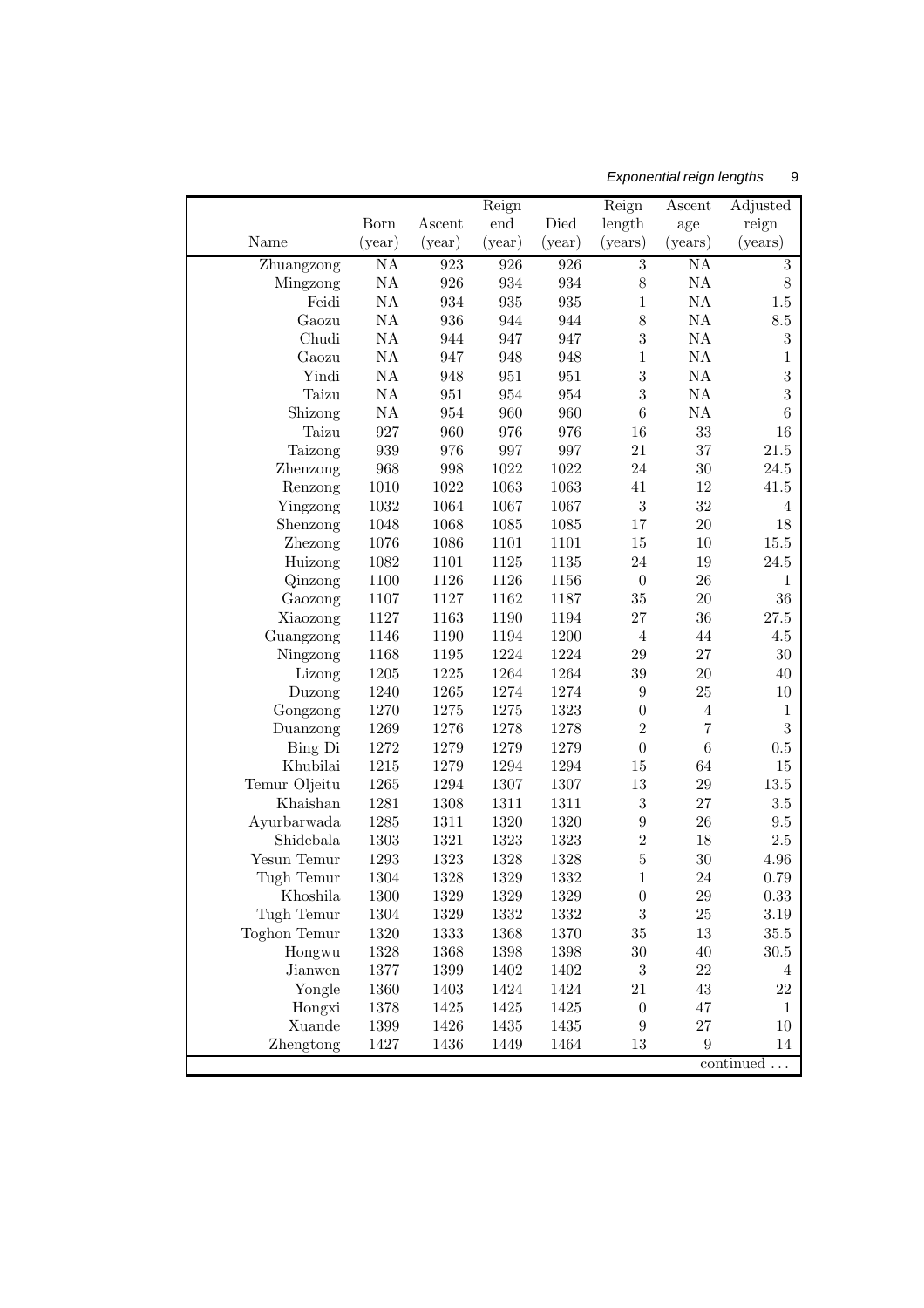|           |        |        | Reign  |        | Reign   | Ascent          | Adjusted |
|-----------|--------|--------|--------|--------|---------|-----------------|----------|
|           | Born   | Ascent | end    | Died   | length  | age             | reign    |
| Name      | (year) | (year) | (year) | (year) | (years) | (years)         | (years)  |
| Jingtai   | 1428   | 1450   | 1457   | 1457   | 7       | 22              | 7.5      |
| Tianshun  | 1427   | 1457   | 1464   | 1464   | 7       | 30              | 7.5      |
| Chenghua  | 1447   | 1465   | 1487   | 1487   | 22      | 18              | 23       |
| Hongzhi   | 1470   | 1488   | 1505   | 1505   | 17      | 18              | 18       |
| Zhengde   | 1491   | 1506   | 1521   | 1521   | 15      | 15              | 16       |
| Jiajing   | 1507   | 1522   | 1567   | 1567   | 45      | 15              | 45.5     |
| Longqing  | 1537   | 1567   | 1572   | 1572   | 5       | 29              | 5.5      |
| Wanli     | 1563   | 1573   | 1620   | 1620   | 47      | 10              | 47.92    |
| Taichang  | 1582   | 1620   | 1620   | 1620   | 0.08    | 38              | 0.08     |
| Tianqi    | 1605   | 1621   | 1627   | 1627   | 6       | 15              | 7        |
| Chongzhen | 1611   | 1628   | 1644   | 1644   | 16      | 17              | 16.5     |
| Shunzhi   | 1638   | 1644   | 1661   | 1661   | 17      | $6\phantom{.}6$ | 17       |
| Kangxi    | 1654   | 1661   | 1722   | 1722   | 61      | 7               | 61.5     |
| Yongzheng | 1678   | 1723   | 1735   | 1735   | 12      | 45              | 13       |
| Qianlong  | 1711   | 1736   | 1795   | 1795   | $59\,$  | 25              | 60       |
| Jiajing   | 1760   | 1796   | 1820   | 1820   | 24      | 36              | 25       |
| Daoguang  | 1782   | 1821   | 1850   | 1850   | $\,29$  | $39\,$          | $30\,$   |
| Xianfeng  | 1831   | 1851   | 1861   | 1861   | 10      | $20\,$          | 11       |
| Tongzhi   | 1856   | 1862   | 1874   | 1874   | 12      | 6               | 13       |
| Guangxu   | 1871   | 1875   | 1908   | 1908   | 33      | 4               | 33.5     |
| Puyi      | 1905   | 1908   | 1911   | 1967   | 3       | 3               | 3.25     |

#### **References**

- Barlow, R. E. and Proschan, F. (1975) *Statistical Theory of Reliability and Life Testing: Probability Models*. New York: Holt, Rinehart and Winston.
- Conover, W. J. (1999) *Practical Nonparametric Statistics*, 3rd edn. New York: Wiley.
- Cramér, H. and Leadbetter, M. R. (1967) *Stationary and Related Stochastic Processes: Sample Function Properties and Their Applications*. New York: Wiley.
- Daley, D. J. and Vere-Jones, D. (2003) *An Introduction to the Theory of Point Processes, Vol. 1: Elementary Theory and Methods*, 2nd edn. New York: Springer.
- Encyclopaedia Britannica (2002) China. In *Encyclopaedia Britannica, vol. 3*, p. 222. Chicago: Encyclopaedia Britannica.
- Feller, W. (1971) *An Introduction to Probability Theory and its Applications, Volume II*, 2nd edn. New York: Wiley.
- Gardner, J. K. and Knopoff, L. (1974) Is the sequence of earthquakes in Southern California, with aftershocks removed, Poissonian? *Bull. Seismol. Soc. Am.*, 64, 1363–1367.
- Gerber, H. U. (1997) *Life Insurance Mathematics*, 3rd edn. Berlin: Springer.